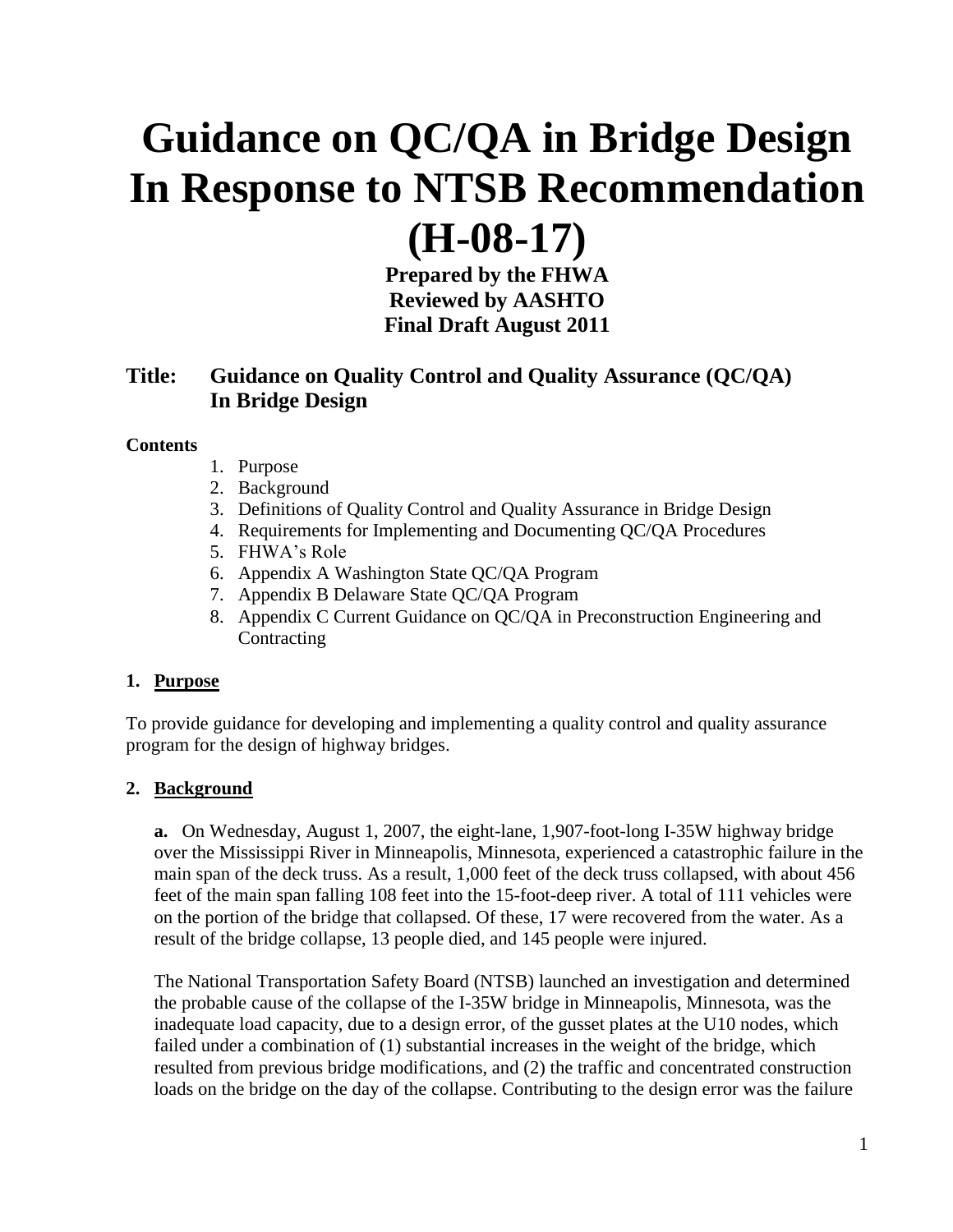of the design firm's quality control procedures to ensure that the appropriate main truss gusset plate calculations were performed for the I-35W Bridge and the inadequate design review by Federal and State transportation officials. Contributing to the accident was the generally accepted practice among Federal and State transportation officials of giving inadequate attention to gusset plates during inspections for conditions of distortion, such as bowing, and of excluding gusset plates in load rating analyses.

As a result of this accident investigation, the NTSB made four recommendations to FHWA and six recommendations to AASHTO. Two of the recommendations related specifically to the need to establish a bridge design QC/QA program as follows:

**To the Federal Highway Administration:** Develop and implement, in conjunction with the American Association of State Highway and Transportation Officials, abridge design quality assurance/quality control program, to be used by the States and other bridge owners, that includes procedures to detect and correct bridge design errors before the design plans are made final; and, at a minimum, provides a means for verifying that the appropriate design calculations have been performed, that the calculations are accurate, and that the specifications for the load-carrying members are adequate with regard to the expected service loads of the structure.

#### **To the American Association of State Highway and Transportation Officials:**

Work with the Federal Highway Administration to develop and implement a bridge design quality assurance/quality control program, to be used by the States and other bridge owners, that includes procedures to detect and correct bridge design errors before the design plans are made final; and, at a minimum, provides a means for verifying that the appropriate design calculations have been performed, that the calculations are accurate, and that the specifications for the load-carrying members are adequate with regard to the expected service loads of the structure.

The development of this guidance is in response to NTSB Recommendation No. 2 to FHWA (H-08-17) and Recommendation No. 1 to AASHTO (H-08-20). FHWA and AASHTO have worked together to develop a framework for implementing a QC/QA program for detecting and correcting design errors before the design plans and specifications are finalized.

AASHTO initiated and completed a study that would complement the NTSB investigation and supply FHWA and AASHTO with needed information on how to proceed with developing a QC/QA program that would work for all the States. The study conducted a literature search on QC/QA programs/procedures, and surveyed the U. S. transportation agencies and some consultant firms to assess the state-of-the-practice in quality control and assurance of bridge designs. The findings of the study are documented in detail in a report titled "**Quality Control and Assurance Practices in State DOT Bridge Design Offices: A Synthesis".** The synthesis paper focuses on procedures state transportation agencies use to ensure quality bridge designs, plans, and specifications prepared both in-house and consultant designs. A copy of the AASHTO synthesis paper may be obtained from the AASHTO website: [http://transportation.org.](http://transportation.org/)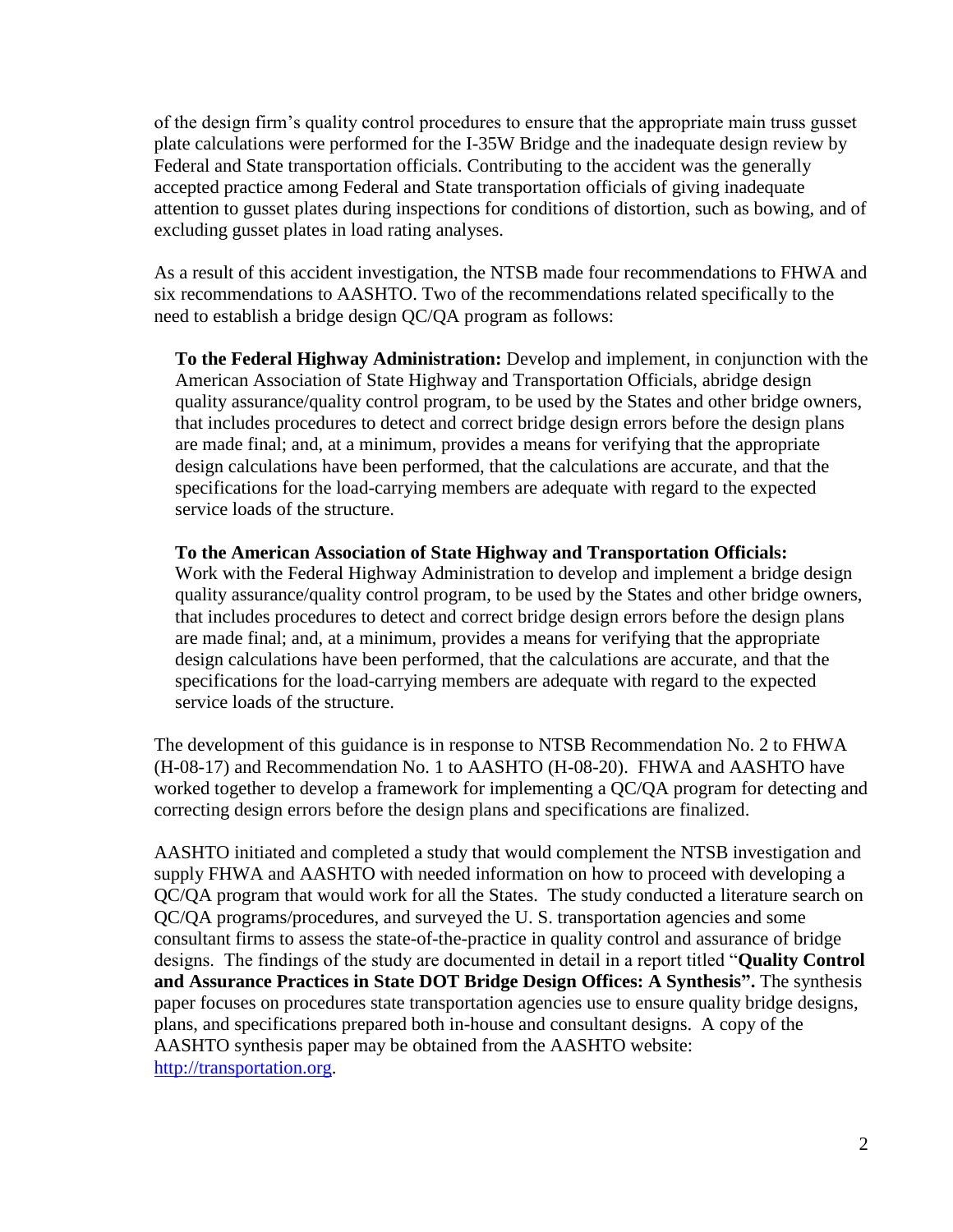The AASHTO study shows that all States have some sort of QC/QA policies for bridge design projects in place, whether they are formally documented, written procedures or traditional practices handed down from engineer to engineer in the department. The vast majority of state bridge design offices do have formal written procedures in place, some more detailed than others. The level and stages of reviews vary from state to state, from project to project and from design to design as necessary to conform to the States' QC/QA processes or procedures. These facts are factored into the development of this guidance, which establishes a general framework for a QC/QA program that will meet the intent of the NTSB recommendations and enable FHWA and AASHTO to assure quality in the constructed projects. The QC/QA program outlined herein is not intended to be a mandated national standard, but offers guidelines for the States and bridge owners to consider in developing and enhancing their QC/QA programs. Example model programs are included as appendices that can be used by bridge owners to establish their own if they do not yet have a formal QC/QA program in place. In any event, each state will be solely the judge of whether their QC/QA program is deemed to satisfy the intent of this guidance.

#### **b. The Quality Control and Quality Assurance Program in Design**

The bridge owner plays the most important role in the quality and success of a project from design through construction. This applies to the in-house design, consultant design as well as design–build design. The bridge owner must clearly establish the requirements and expectations of a project through the contract plans and documents. These requirements and expectations must be communicated and understood by the designer and the contractor. The owner, the designer, and contractor are then expected to work together to meet the requirements and expectations

A Quality Control/Quality Assurance (QC/QA) program establishes the formal office or organizational procedures or practices for ensuring the owner's requirements and expectations are fully met. A QC/QA program provides checks and balances within an organization to assure quality in the final contract plans and specifications. QC/QA programs are implemented at different levels or phases of project activities. In the design phase, the bridge designer is responsible for making sure his/her calculations and drawings are accurate and meeting the requirements of the design. The bridge designer performs QC of his/her own work by establishing procedure for self-checking the work for accuracy and correctness. On the other hand, the reviewer, practicing QA, is responsible for independently checking the work of the bridge designer to assure accuracy and correctness in meeting the design requirements and expectations of the bridge owner. In construction, QC is the responsibility of contractor to ensure that the quality of the work is carried out in compliance with the contract provisions. On the other hand, the owner is responsible for practicing QA to assure that the contractor is carrying the work in accordance with the contract.

A good QC/QA program is a deliberate and systematic approach to reduce the risk of introducing errors and omissions into a design. The likelihood of errors in any design process is increased if office policies and standardized procedures are not established and followed. In rare cases, the root cause of a bridge failure can be traced back to a failure to create or follow a good QC/QA program. The rigor and level of resource allocation invested in QC/QA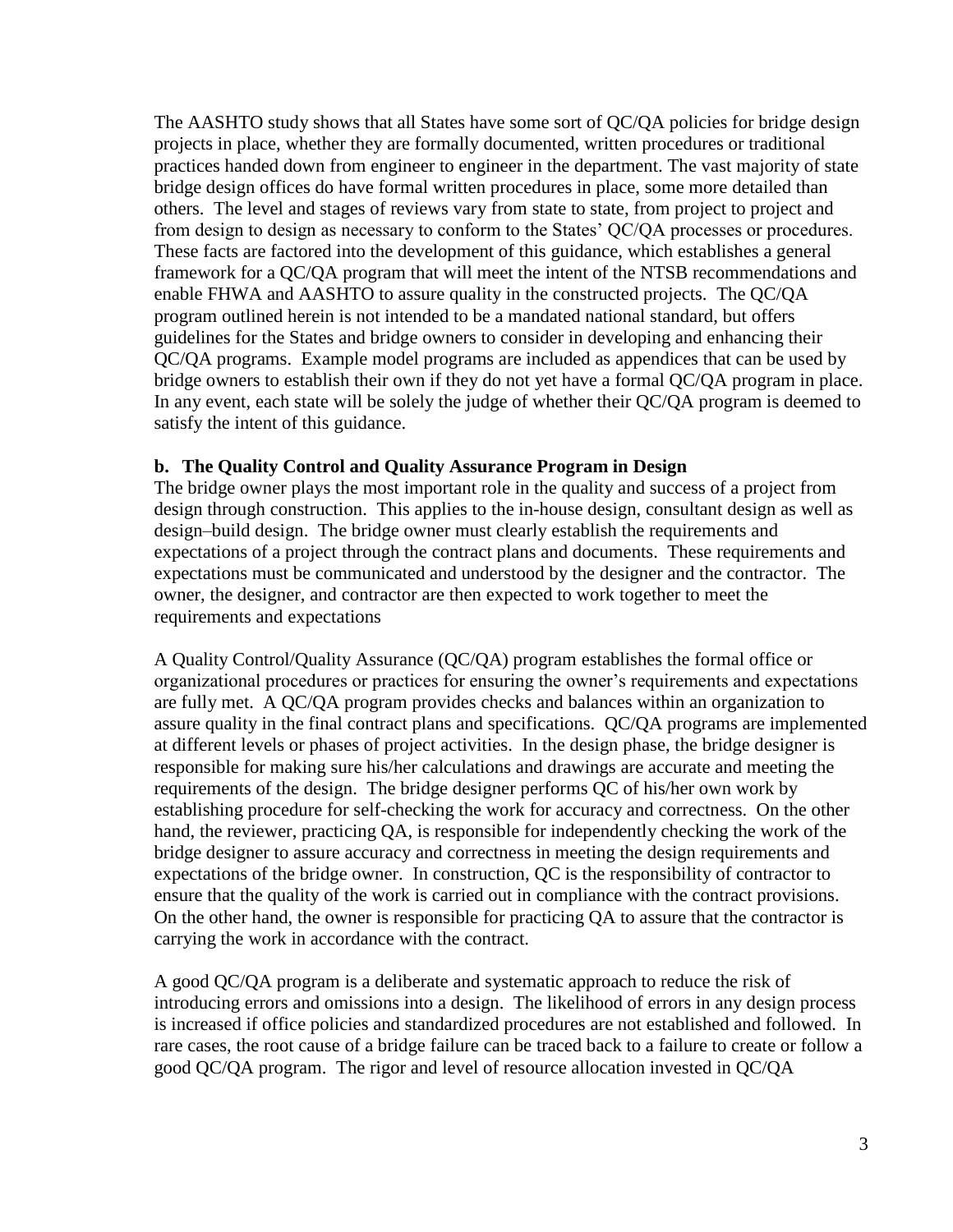application to a given bridge should be tempered by the size, complexity, and degree of redundancy in the Structural system involved.

For major projects involving unusual, complex, and innovative features, a peer review may be desirable to raise the level of confidence in the quality of design and construction. A peer review is generally a high-level QA review by a special panel of professionals specifically appointed by the bridge owner to meet the demands for quality and accuracy, recognizing the complexity of the design. Peer review is an effective way to improve quality and to reduce the risk of errors and omissions. The need for such peer reviews is at the discretion of the bridge owner.

## **c. Current Practices of State Highway Agencies (SHA)**

In review of the current State DOTs' QC/QA practices of bridge design, it is found that the practices vary from State by State. Most States have formal written procedures in place, some have more details and some have less. There is no consistent policy in the design QC/QA process. Two States, Washington and Delaware, QC/QA programs were selected and included in the appendices to provide examples of the current State Transportation Agencies' practice as a starting point for other agency to consider.

## **3. Definitions of Quality Control and Quality Assurance in Bridge Design**

**a. Quality Control (QC):** Procedures of checking the accuracy of the calculations and consistency of the drawings, detecting and correcting design omissions and errors before the design plans are finalized, and verifying the specifications for the load-carrying members are adequate for the service and operation loads.

**b. Quality Assurance (OA):** Procedures of reviewing the work to ensure the quality control are in place and effective in preventing mistakes, and consistency in the development of bridge design plans and specifications.

**c. Designer.** An individual directly responsible for the development of design calculations, drawings, specifications and contract documents and review of shop drawings related to a specific bridge design with a level of technical skills and experience commensurate with the complexity of the subject structure or structures being designed.

**d.****Checker**. An individual responsible for performing a full technical review of the structural design calculations, drawings, specifications and contract documents.

**e.****Reviewer**. An individual responsible for performing QA procedures for assuring that QA procedures have been performed.

**f.****Engineer of Record.** An individual responsible for all bridge structural aspects of the design of the structure including the design of all of the bridge's systems and components. This individual is appointed by the bridge owner, and generally is a licensed professional engineer. The Engineer of Record normally seals and signs the final contract plans and specifications.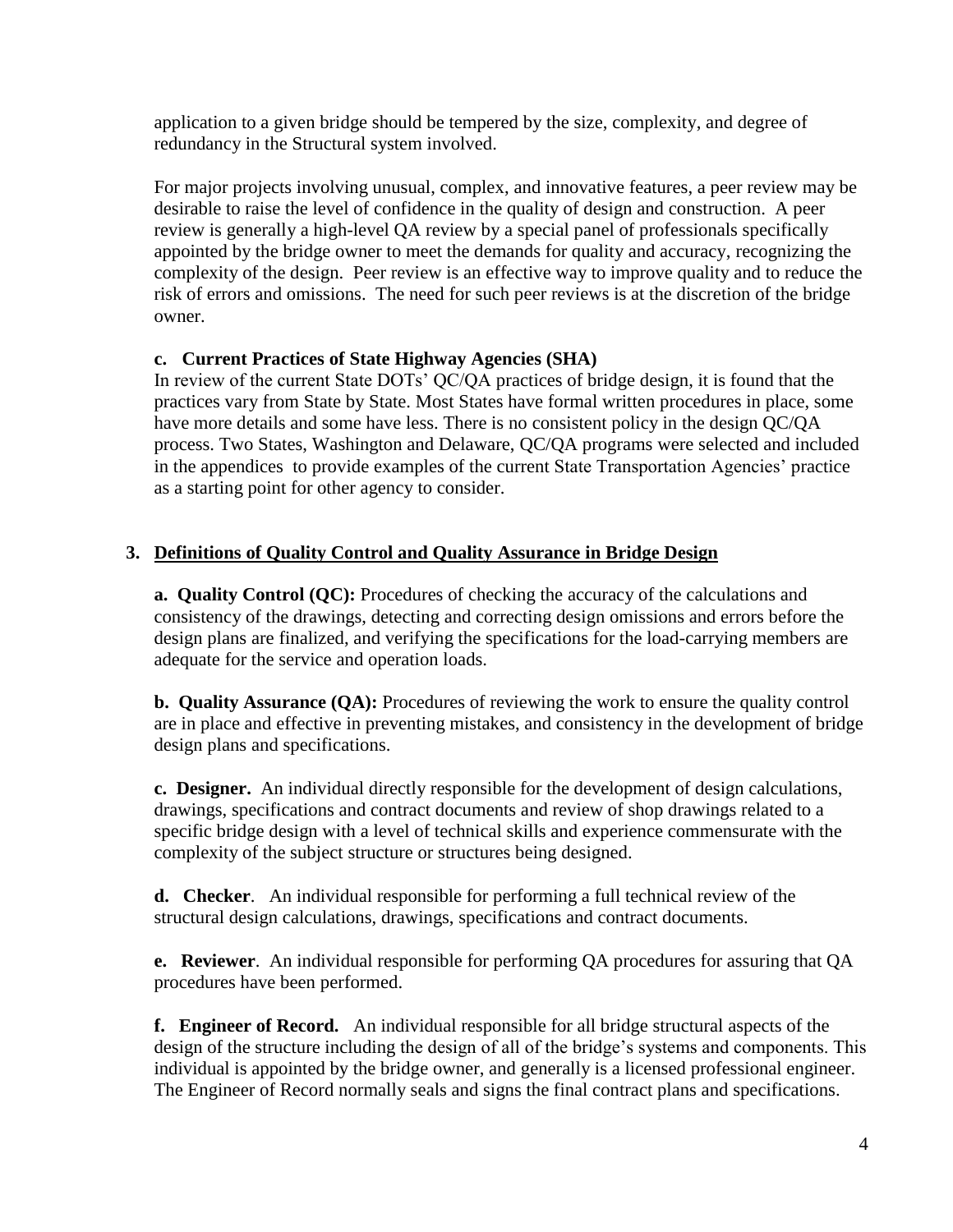Note: The specific definitions of those roles should be found in the bridge owner's design manual.

### **4. Requirements for Implementing QC/QA Procedures**

Bridge design is the first line of defense of bridge safety. To ensure bridges are designed correctly with no errors before the design plans are finalized, the following items are recommended to be included and used in developing State Highway Agency (SHA) bridge design QC/QA procedures:

## **a. QC procedures should include:**

- 1) A supervisor or team leader is responsible for determining the necessary technical knowledge and experience of the designer/checker for that specific design; Designers & checkers are assigned to bridge projects by matching experience to project complexity.
- 2) All bridge plan sheets shall include the names or initials and dates of the appropriate designer and checker, and may include their signatures. Including the names or initials of the drafter and reviewer is also good practice. Sealing of the bridge plans by the engineer in responsible charge of the work should follow state requirements.
- 3) All relevant special provisions shall be identified by the appropriate author in responsible charge and checker. Sealing of special provisions should follow state requirements.
- 4) Design calculations, check calculations, review comments/resolutions and other pertinent documents as discussed above shall be retained in the permanent bridge design file. Including other important documents like QC checklists, cost estimates, and supporting reports in the design file is good practice.
- 5) A documented program which details the procedures, standards, and policies to be used in the oversight of bridge design.

## **b. QA procedure should include:**

- 1) Independent check of design calculations. The depth and extent of this review may be defined based on bridge size, complexity, and level of risk.
- 2) Participation in field engineering reviews during design, construction, and in-service.

## **c. In-House Design Quality Assurance**

All bridges designed by a SHA should be reviewed in conformance with a QC/QA program. The policies and procedures of the SHA's QC/QA program should be documented. The QC/QA procedures for in-house design should meet the minimum procedures and documentation described herein.

## **d. Consultant Design Quality Assurance**

All design consultants associated with the project should have a documented Quality Assurance (QA) program for its design, which shall include Quality Control (QC) measures as discussed herein. This applies to the Engineer of Record and any and all of its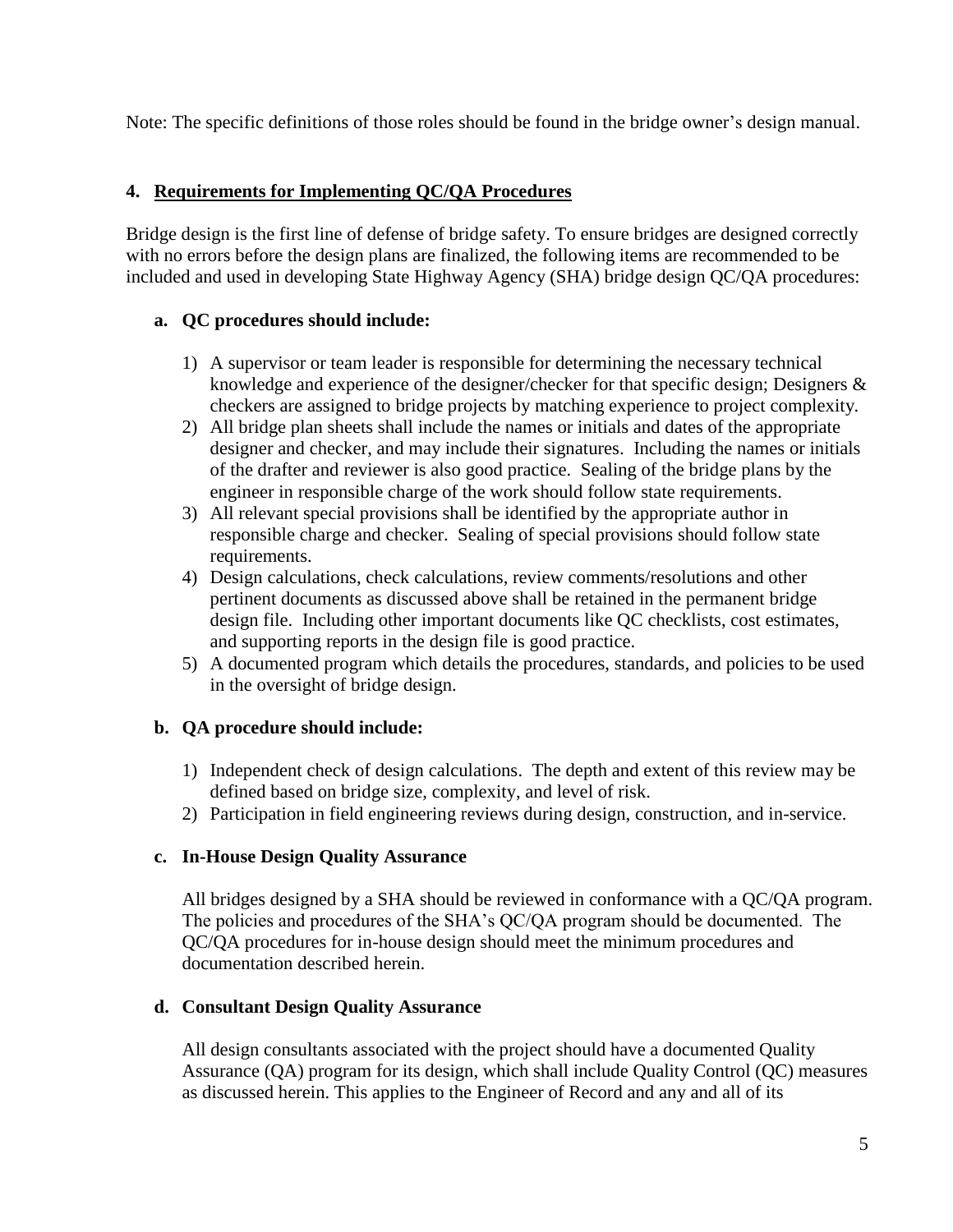subconsultants. In lieu of subconsultants having their own documented QA program, the Engineer of Record should assume that responsibility for their subconsultants associated with the project. The QA program documentation should be furnished to the SHA upon request. The SHA should request this documentation as often as necessary to be familiar with the firm's program and ensure it meets the intent of the SHA's QC/QA Program.

## **e. Qualification of the Designer, Checker, and Reviewer**

The designers, checkers, and reviewers are the key personnel to provide well-designed and constructible plans to build good quality bridges. The designers, checkers, and reviewers must be experienced in structural designs and familiar with the current AASHTO Bridge Design and Construction Specifications and the State's Bridge Design Code.

**1) Designer and Checker:** The following are the desirable requirements for a bridge designer and checker:

- Possess a Professional License as a Civil Engineer or Structural Engineer of the State; or
- If the designer and checker does not have PE license, he or she should be under the direct supervision of a PE/SE licensed engineer who is in responsible charge for the design;
- The designer and checker's experience should be commensurate with the complexity of the bridge being designed.

**2) Reviewer:** The reviewer should be familiar with the SHA's construction practices, procedures, and policies.

## **f. Minimum Items/Areas Required to Be Checked**

As indicated in the previous section, design and design drawings are required to be checked by a checker with a thorough and comprehensive review/check. In particular, the following minimum items/areas are required to be checked:

**1) Design Computations and Checks.** All primary structural components, including superstructure, bearing, joints, and substructure components. The assumptions of the bridge design including general conditions and loadings should be documented. .

**2) Bridge Contract Drawings Checks.** All primary structural components (as described above) of bridge design drawings should be checked in detail. In cases where the designer is not the drawing checker, the designer must at least review the drawings to ensure that they are in conformance with the design. After any required changes are made, names or initials shall be placed on the drawings indicating the individual who prepared the drawing, the drawing checker (if different than the designer), the designer, the design checker, and reviewer, if applicable.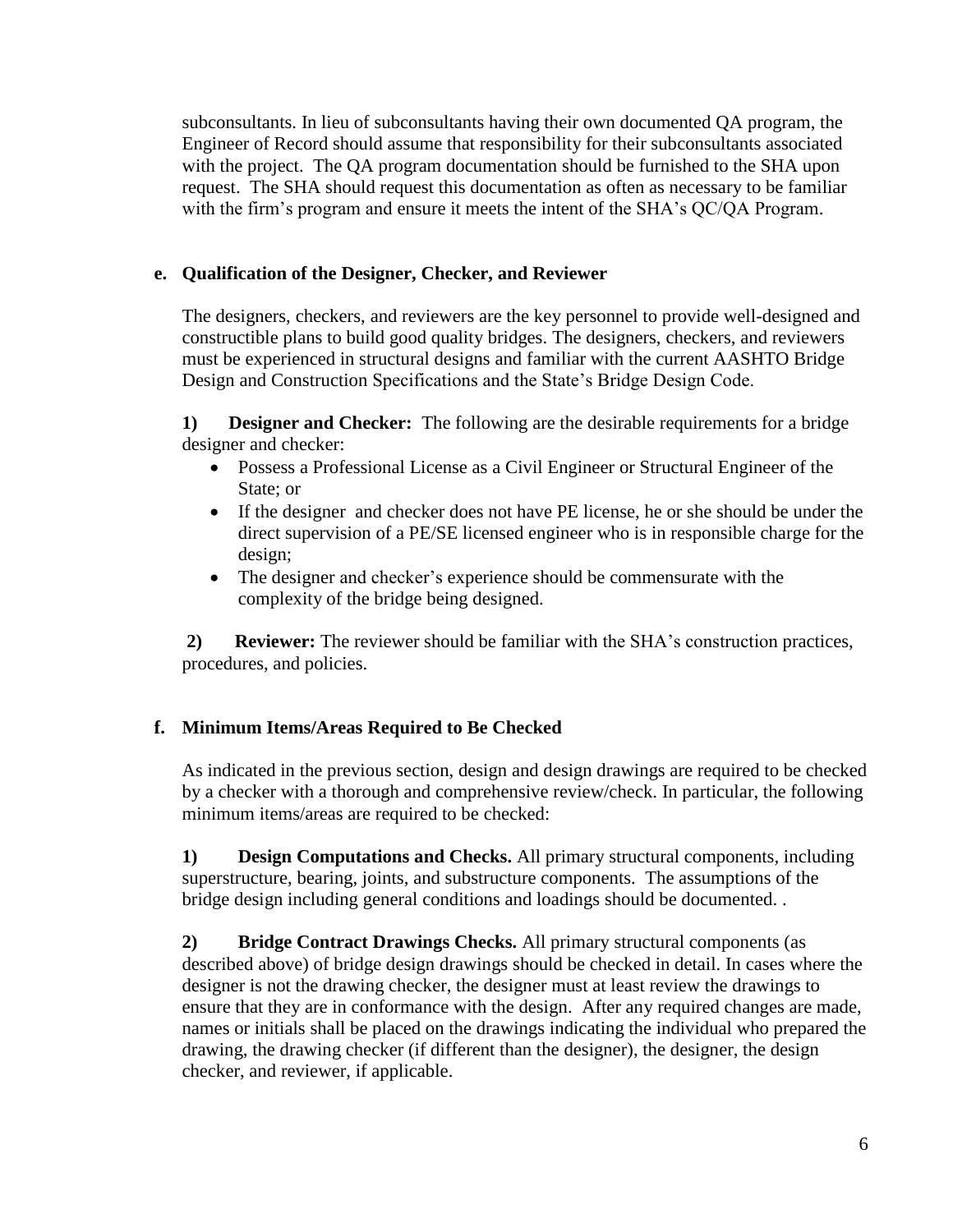**3) Calculations**. At the completion of the contract drawings, provide a set of design calculations for all structural elements, sealed/stamped and signed by the Engineer of Record for the project, who is licensed in the state in which the project is located in accordance with the requirements of the State.

The checker should perform sufficient independent design checks to assure the adequacy of the design. The reviewer's primary role is to provide Quality Assurance on the design. Further, any questionable designs or disputes with the checker must be resolved by the designer to the reviewer's satisfaction. The checker's experience should be commensurate with the complexity of the bridge design.

In the case of Consultant designs, the design check should be performed by a checker meeting the qualifications detailed above using a process consistent with a QC/QA Plan approved by the SHA.

## **5. FHWA's Role**

## **a. Initial Review and Approval of Program**

The general role of FHWA Division Office is to review each SHA QC/QA Program and to ensure the QC/QA program is thorough, effective, documented, and followed. Further, it is the role of the Office of Bridge Technology to assure uniformity within Division Offices regarding implementation of this guidance.

## **b. Periodic Program Reviews**

FHWA Division Offices may perform periodic reviews of SHA's programs. The SHA will provide project documents to the FHWA Division Office for review in accordance with the Federal-aid Stewardship Agreement upon request. The need of periodic reviews depends on the complexity of the bridge projects.

## **References**

**1.** *AASHTO Guide to Quality in Preconstruction Engineering* (2003).

**2.** *AASHTO Consultant Contracting Guide* (2008)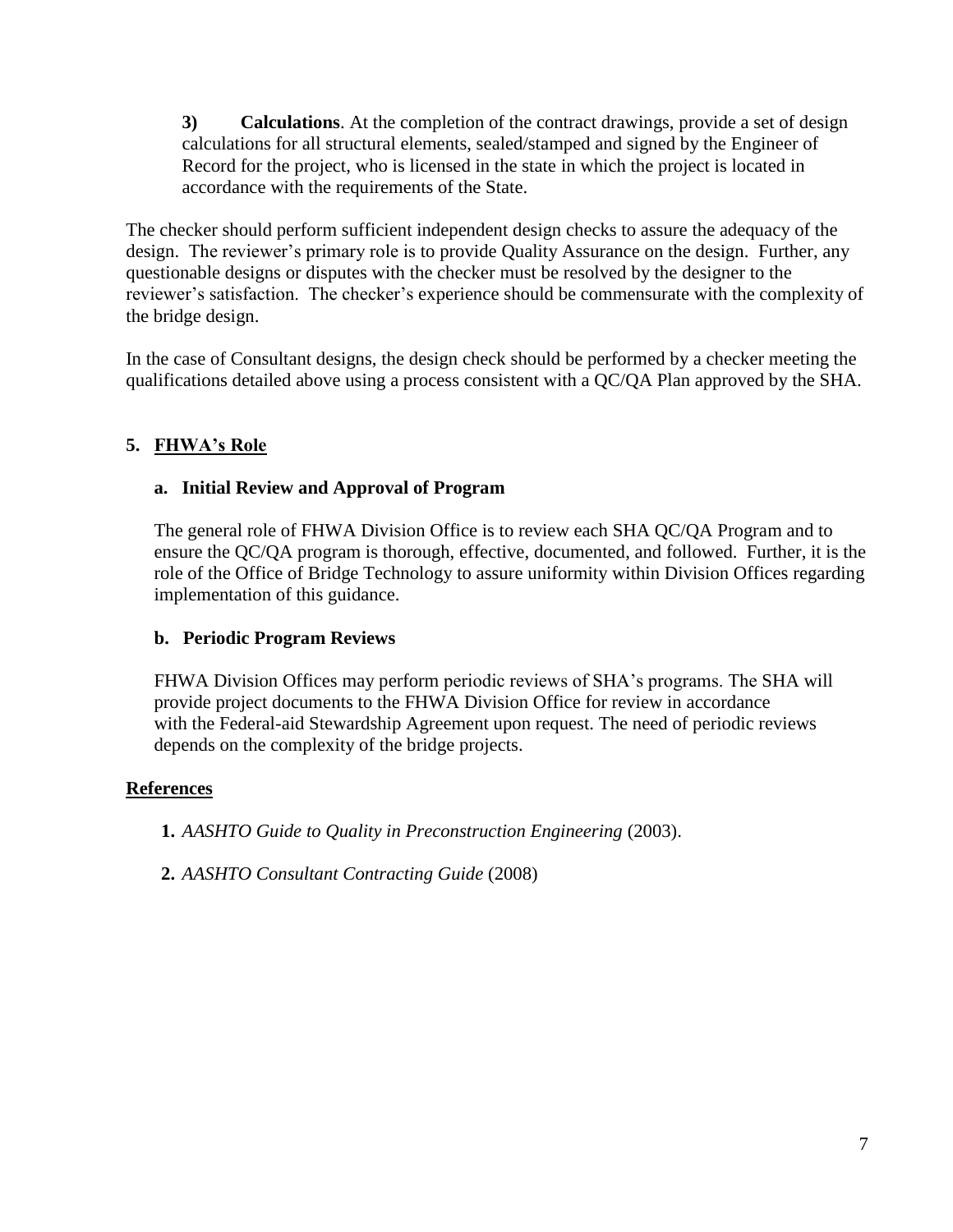## **Appendix A:Washington State QC/QA Program**

## **Washington State Department of Transportation (WSDOT)**

The following excerpt outlines the review process for consultant bridge plans in Washington State:

The following procedure is used in reviewing consultant prepared bridge plans:

A senior WSDOT bridge engineer is assigned as a point of contact and reviewer. WSDOT Design Reviewer's responsibilities include:

- Early in the project, review consultant's design criteria and standard details for consistency with WSDOT practices and other bridge designs in project.
- Review the job file as prepared by the Preliminary Plan Engineer.
- Identify resources needed to complete work.
- Initiate a project start-up meeting with the Consultant to discuss design criteria, submittal schedule, and expectations and also to familiarize himself/herself with the Consultant's designers.
- Reach agreement early in the design process regarding structural concepts and design methods to be used.
- Identify who is responsible for what tasks and when all intermediate constructability, Bridge Plans, and Bridge PS&E review submittals are to be made.
- Monitor progress.
- Facilitate communication, including face-to-face meetings.
- Verify that the Consultant's design has been checked by the Consultant's checker at the 100 percent submittal. The checker's calculations should be included in the designer's calculation set.
- Review consultant's design calculations and plans for completeness and conformance to Bridge Office design practice. This may also be done through independent calculations. The plans shall be checked for constructability, consistency, clarity, and compliance. Also, selectively check dimensions and elevations.
- Resolve differences.

Consultant PS&E—Projects on County and City Right of Way:

Counties and cities frequently hire Consultants to design bridges. WSDOT Highways and Local Programs Office determine which projects are to be reviewed by the Bridge and Structures Office. A WSDOT Design Reviewer or Coordinator will be assigned to the project and will review the project as outlined above. Comments are treated as advisory, although major structural issues must be addressed and corrected. An engineer from the county, the city, or the consultant may contact the reviewer to discuss the comments.

Washington State also has a section of their bridge manual dedicated to in-house designs.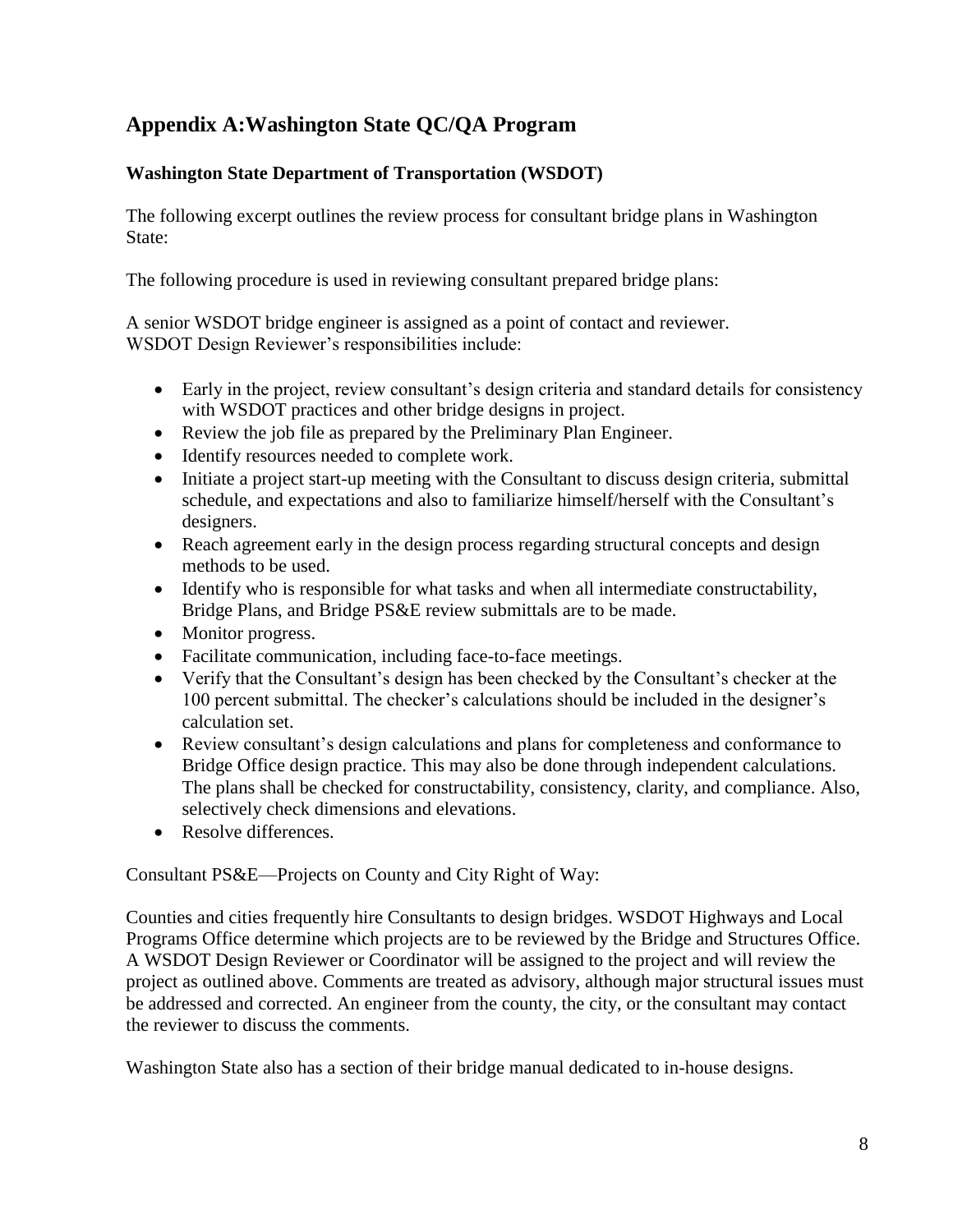The relevant excerpt of the manual is included in Appendix C.15. The manual outlines the design team make-up, the designer responsibilities, and checker responsibilities. The checker is described in the following excerpt:

The checker is responsible to the Unit Supervisor for quality assurance of the structural design, which includes checking the design, plans, and specifications to assure accuracy and constructability. The Unit Supervisor works with the checker to establish the level of checking required. The checking procedure for assuring the quality of the design will vary from project to project.

The in-house review manual excerpt provided also outlines the Design Unit Supervisor Responsibilities, and the Bridge Design Engineer's Responsibilities in WashingtonState's QA/QC program.

In Washington State, it is assumed that every consultant has its own in-house QA/QC process in place that is used on every project. WSDOT reserves the right to ask for their written QA/QC policy.

WSDOT does not review consultant plans concurrently with the FHWA. The expectation is that FHWA will be performing a similar type of review independently. PS&E prepared for signature or special bridge projects will follow a similar review and QC/QA procedure as other WSDOT bridges. An additional independent design and independent check is often required. Constructability of signature or special bridge projects are discussed with the AGC and often with a special expert panel during the early stages of design. WSDOT seldom uses a third party to review consultants except for CRIPs (Cost Reduction Incentive Proposals), where the contractor proposes an alternative design that is more economical. Generally, the short timeframe on CRIPs necessitates a third party review. Bridge engineers with a PE license perform the in-house reviews for ordinary bridges and those with an SE license perform them for signature or special bridges.

For record retention in Washington State, the Bridge Plans Engineer will collect the Design File (Job File), Specifications & Estimate (S&E) File, and Design Calculations. Files are placed in a temporary storage space marked as Design Unit Document Temporary Storage. These cabinets are locked and only the Bridge Plans Engineer, the Scheduling Engineer, and the Office Administrator have keys to them. The Design Files, S&E Files, and Design Calculations are stored under the contract number. Upon contract completion, the designer places a job file cover label on the file folder and updates the file with any contract plan changes that have occurred during construction. Two years after physical completion of the contract, the Bridge Plans Engineer will box and send the documents to the Office of Secretary of State for archive storage, except as otherwise approved by the State Bridge Design Engineer.

A Bridge and Structures staff member may access the Design Files, S&E Files, or Design Calculations by requesting the files from the Bridge Plans Engineer or the Scheduling Engineer, who will check out the files and note the date and person's name. If a person other than a Bridge and Structures Office staff member requests these documents, the approval of the Bridge Design Engineer or Bridge Projects Engineer will be required for release of the documents. The Bridge and Structures Office is the owner of only two types of official records: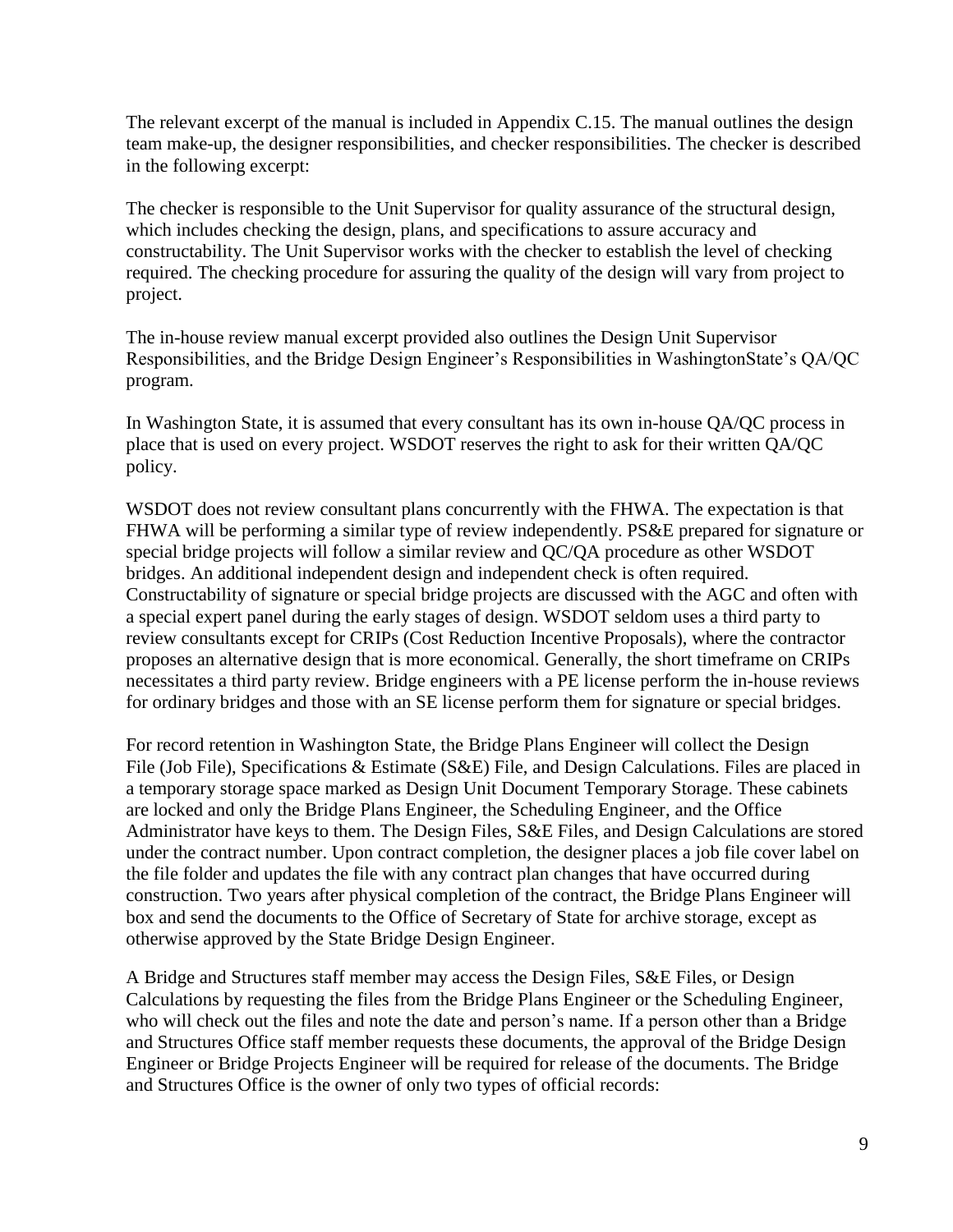- Design Calculations (until they are turned over to the State Archives Office) and
- Bridge Inspection Documents.

No records are disclosed without a written request.

The Bridge and Structures Office is centrally organized in Tumwater, Washington. There are no districts or regional bridge offices within the State. Consultant prepared Bridge plans are reviewed at the central bridge office. Currently, most bridge design work is being performed in-house, with only about ten percent of all bridge projects being performed by consultants.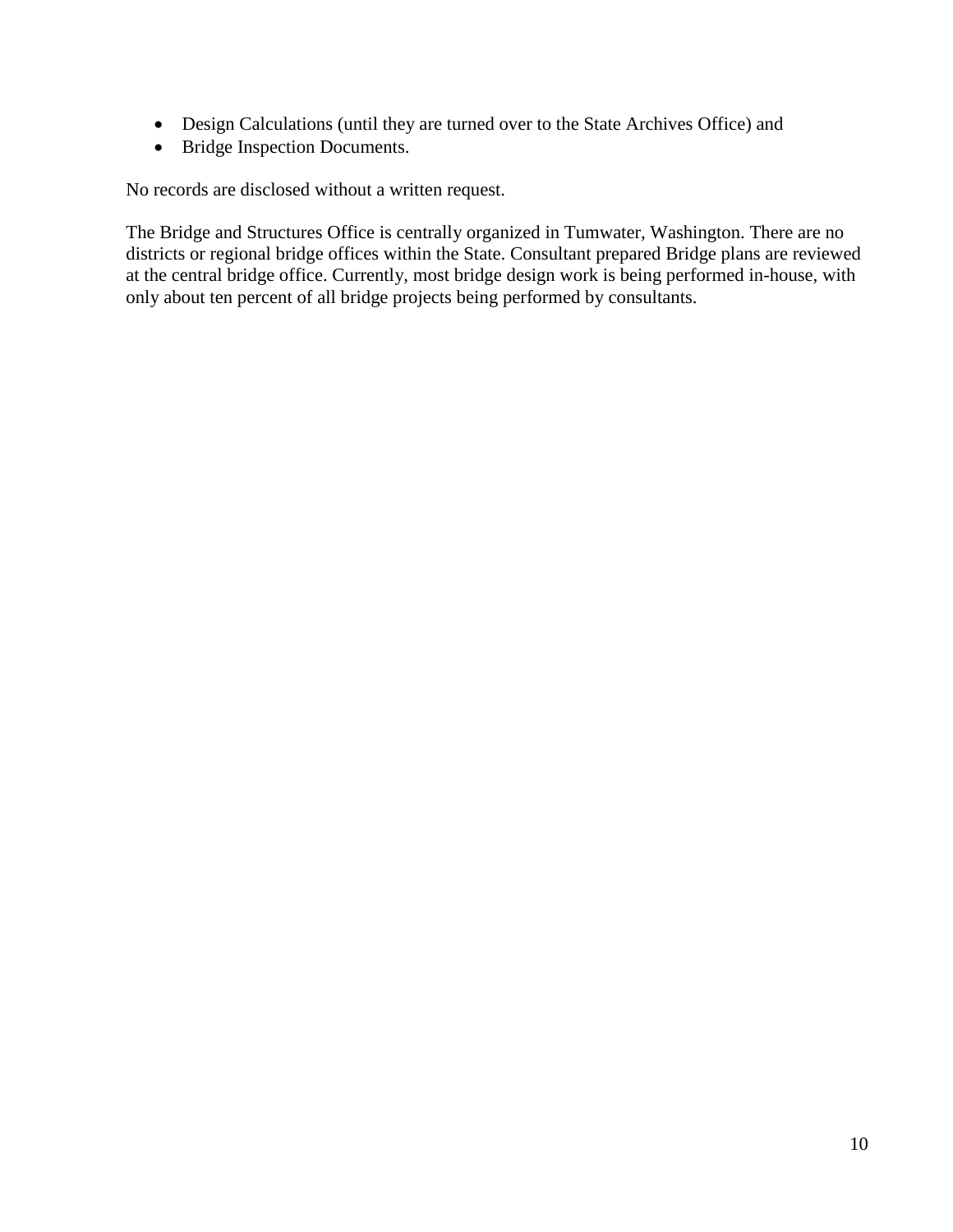## **Appendix B: Delaware State QC/QA Program**

## **Delaware State Department of Transportation**

Consultant design projects go through the same QA/QC procedures as in-house design projects. Delaware has developed a QA/QC Plan which includes forms and checklists that are to be filled out at different stages of the project.

Delaware's QA/QC policy is that the "completion of a successful project requires good planning, coordination, and thorough reviews of all documents." The QA/QC Plan focuses on the plan development portion of a project and outlines QA/QC procedures for both in-house designs and consultant designs. The Plan also includes a Plan Submission checklist, as well as several other checklists including right-of-way issues and storm water issues. Standardized forms are used to record reviewer comments.

Consultants in Delaware are not required to prequalify to obtain bridge design work; however, consultants are requested to provide their QA/QC procedures to the Department as part of their proposals and contracts. Delaware performs design reviews with the understanding that FHWA will perform their own independent reviews. Third party reviews are rarely used and usually only for significant or complex structures. Reviewers within Delaware's bridge department are management level engineers with at least five years' experience. As-built plans and other project documents are archived and kept indefinitely. The archived information is considered public information and is available by request.

Delaware does approximately 70 percent of their bridge design projects in-house, with 30 percent of bridge designs being performed by consultants. The bridge office is centrally organized at the main administrative building. All bridge design work goes through this office, including review of consultant designed projects. Delaware also has a separate Quality Section, likewise centrally located, that has a position specifically dedicated to reviewing structure plans (In-house and consultant projects)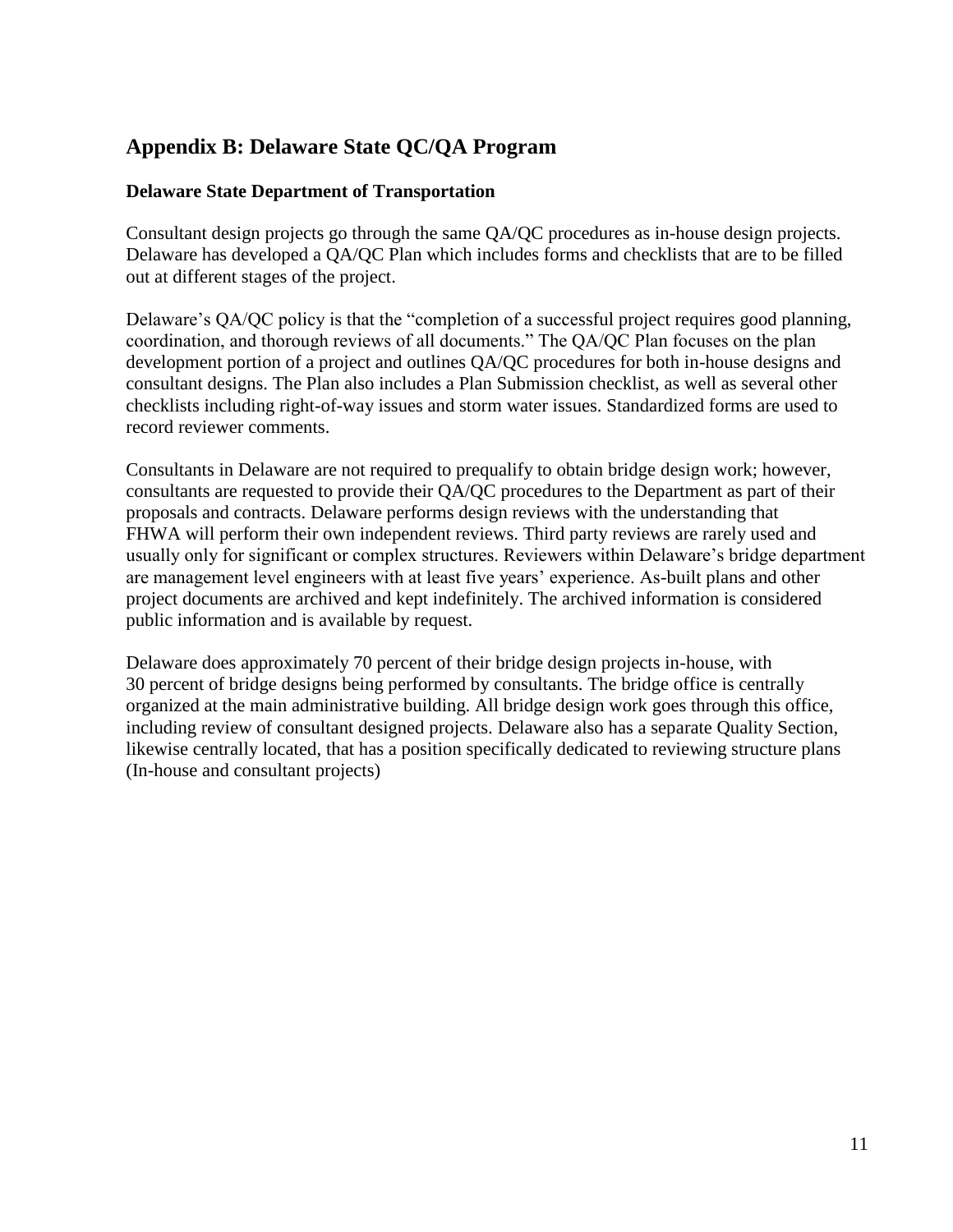## **Appendix C: Current Guidance on QC/QA in Preconstruction Engineering and Contracting**

#### **a. AASHTO References**

In review of current available references from AASHTO, the *Guide to Quality in Preconstruction Engineering* (2003) and the *AASHTO Consultant Contracting Guide* (2008) are more relevant to the design issues, and are briefly explained as the following.

#### **1) AASHTO Guide to Quality in Preconstruction Engineering**

The AASHTO *Guide to Quality in Preconstruction Engineering* was released in February of 2003. This Guide focuses specifically on each of the preconstruction processes including right of-way, utilities, geometric design, drainage design, and structures design. The Guide provides information about defining, developing, and assessing quality; and continuing improvement. The most relevant issues discussed in the publication include a section (p. 42) on "Determining Process and Product Quality." This section includes information on evaluating process quality on issues such as the amount of rework that must be done and the total cost to produce a deliverable. It also gives information on evaluation of the final product quality (p. 45).

### **2) AASHTO Consultant Contracting Guide**

In March 2008, AASHTO released its *Guide for Consultant Contracting*. This Guide covers a broad range of topics including agency preparations for engaging consultants, consultant selection, negotiating and contracting guidelines and procedures, and managing consultants, including a section on dealing with errors and omissions. (Relevant pages are noted below.)

The Guide advises that consultant design contracts should have clauses protecting the owner agency from design errors and omissions by providing that the consultant's work should meet "sound, prudent, appropriate, and required professional standards and practices," and that the consultant will promptly redo work that does not meet agency criteria, at no additional cost to the agency (p. 38). The Guide also recommends that the consultant should generally be given an opportunity to help resolve problems that arise in project construction, whether due to possible errors or omissions or to other reasons such as unforeseen conditions. The Guide describes an example process for dealing with errors and omissions. The major actions included in this process include, among other things, the following:

- Alert both the next higher level of agency management about the potential errors and omissions issue, and the subordinates involved in project management regarding the need for more detailed documentation than normally required on the work already performed.
- Notify the consultant design professional of the errors and omissions issue and provide the firm the opportunity to assist in resolving the problem.